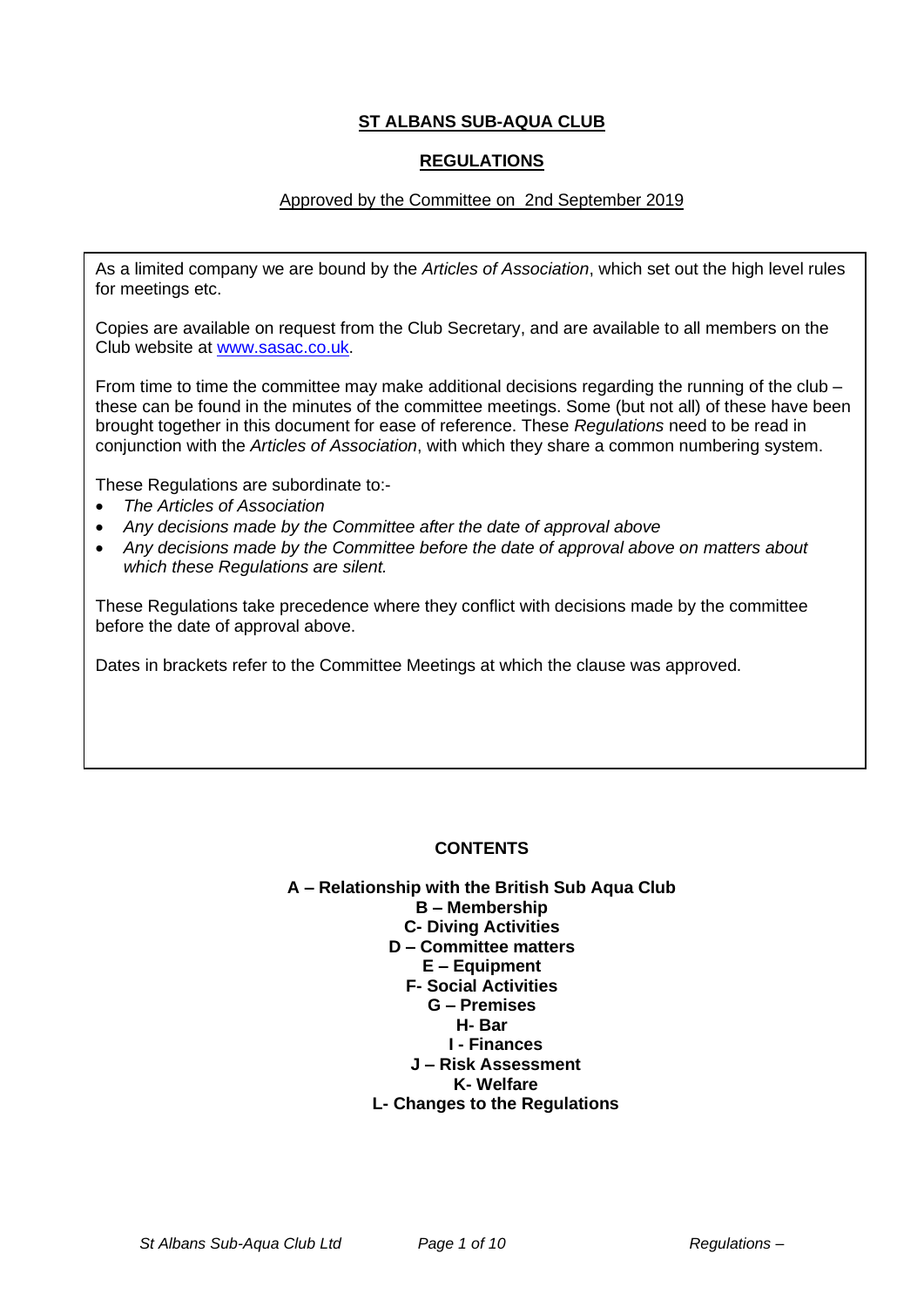# **A – Relationship with the British Sub Aqua Club**

1. Under clause L2(b) below, these Regulations shall contain no references to the relationship between St Albans Sub Aqua Club and the British Sub Aqua Club.

## **B – Membership**

## **1. Membership Rates and Categories** [3/6/19]

- a. Full Diving Membership £140
	- 50% discount for concessions (see B10)
	- Includes the use of all Club facilities
	- Trainees may have extra costs. See B5
	- Family Membership included. Spouse and up to three children (under 18) included (Swimming Membership benefits only). Own children only. All must be registered with Membership Secretary. (See B9).
- b. Snorkelling
	- Full Snorkelling Membership £96
	- Family Membership additional £34. Spouse and up to three children (under 18) included (Swimming Membership benefits only). Own children only. All must be registered with Membership Secretary. (See B9)
	- 50% discount for concessions (see B10)
	- University Snorkeller £12. In full time education requiring living away from home during term time.
	- Includes:-
		- $\circ$   $\cdot$  use of the Clubhouse
		- o · use of Cottonmill Pool,
		- o · use of Westminster Lodge pool.
		- o · all club equipment and facilities relating to snorkelling
		- o coxing (or assisting with coxing) whilst in support of club diving or snorkelling
	- But excludes:
		- o activities directly related to diving (including the compressor, scuba diving cylinders, regulators).
- c. Swimming Membership £75
	- Family membership additional £55 Couple and up to three children (under 18) included (Swimming Membership benefits only). Own children only. Extra children £5 each. All must be registered with Membership Secretary.
	- Winter membership £35. Valid October to March only. (11/3/19)
	- Includes:-
		- $\circ$   $\cdot$  use of the Clubhouse
		- o · use of Cottonmill Pool,
	- But excludes:
		- o · use of Westminster Lodge pool.
		- o activities directly related to diving or snorkelling (including the compressor, boats, scuba diving cylinders, regulators).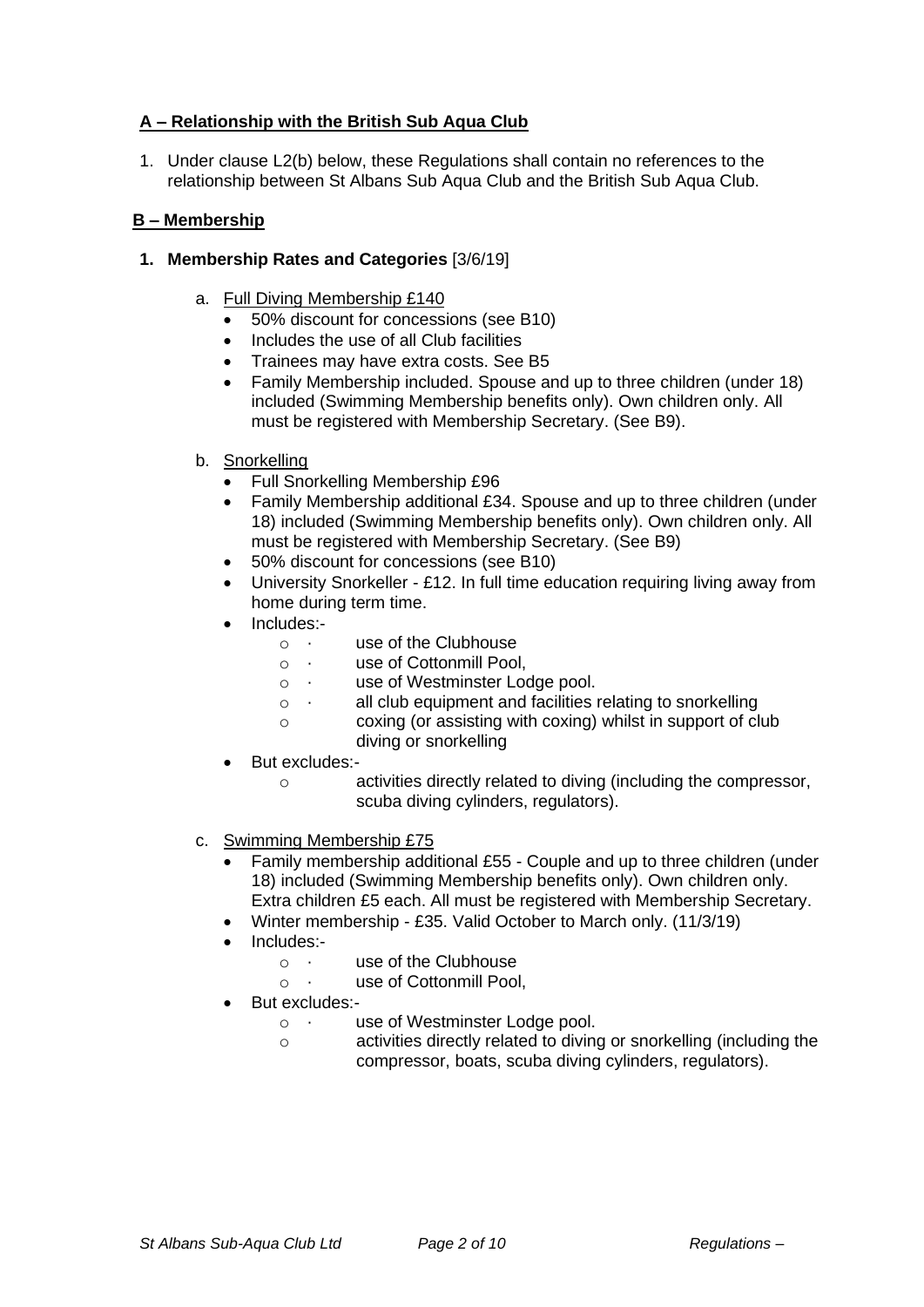- d. Social Membership £27
	- Includes:
		- o use of the Clubhouse, including the bar and the poolside,
	- But excludes:
		- o · use of Cottonmill Pool,
		- o · use of Westminster Lodge pool.
		- o activities directly related to diving or snorkelling (including the compressor, boats, scuba diving cylinders, regulators).

Social members may, subject to BSAC membership, suitable qualifications, the Club's rules, and the Insurer's requirements, cox the Club Boat on diving or snorkelling expeditions.

e. Westminster Lodge Swimming Membership £96

Benefits are identical to Snorkelling membership, except that there is no expectation of snorkelling activities. The club no longer offers this class of membership.

- 2) Voting Rights and Membership of the British Sub-Aqua Club (see Article B1)
	- a) Adult members of any category, who are also members of the BSAC have full voting rights. (Class 1)
	- b) Adult members of any category, who are not members of the BSAC have restricted voting rights. (Class 2)
	- c) Members under 18, of any category, regardless of BSAC membership have no voting rights. (Class 3)
- 3) Junior Membership,
	- a) Junior Membership (under 18) entitles the member to all the benefits of a Full Diving or Snorkelling Member except as restricted below, and shall only be available to those who are the responsibility of at least one Responsible Adult who must:
		- i) be a member of the Club and (23/09/13 DO Report)
		- ii) agree to accompany the Junior Member on all Club trips (excluding pool training and theory lessons) to take responsibility for the Junior Member's welfare and discipline, and be either:-
			- (1) the Junior Member's parent or legal guardian, or
			- (2) another adult, who with the agreement of the Club and the Junior Member's parent or legal guardian, is willing and able to act "in loco parentis".
	- b) The minimum age will be 12 for Junior Diving members, and 8 for Junior Snorkelling members [23/09/13].
	- c) Junior Members will automatically become Full Members on their 18th birthday, and shall have full rights and obligations from that date.
	- d) Junior members may not:
		- i) serve at the bar,
		- ii) buy or consume any alcohol on Club premises
		- iii) stand for election to the Branch Committee or as a director
		- iv) vote (see Article B1)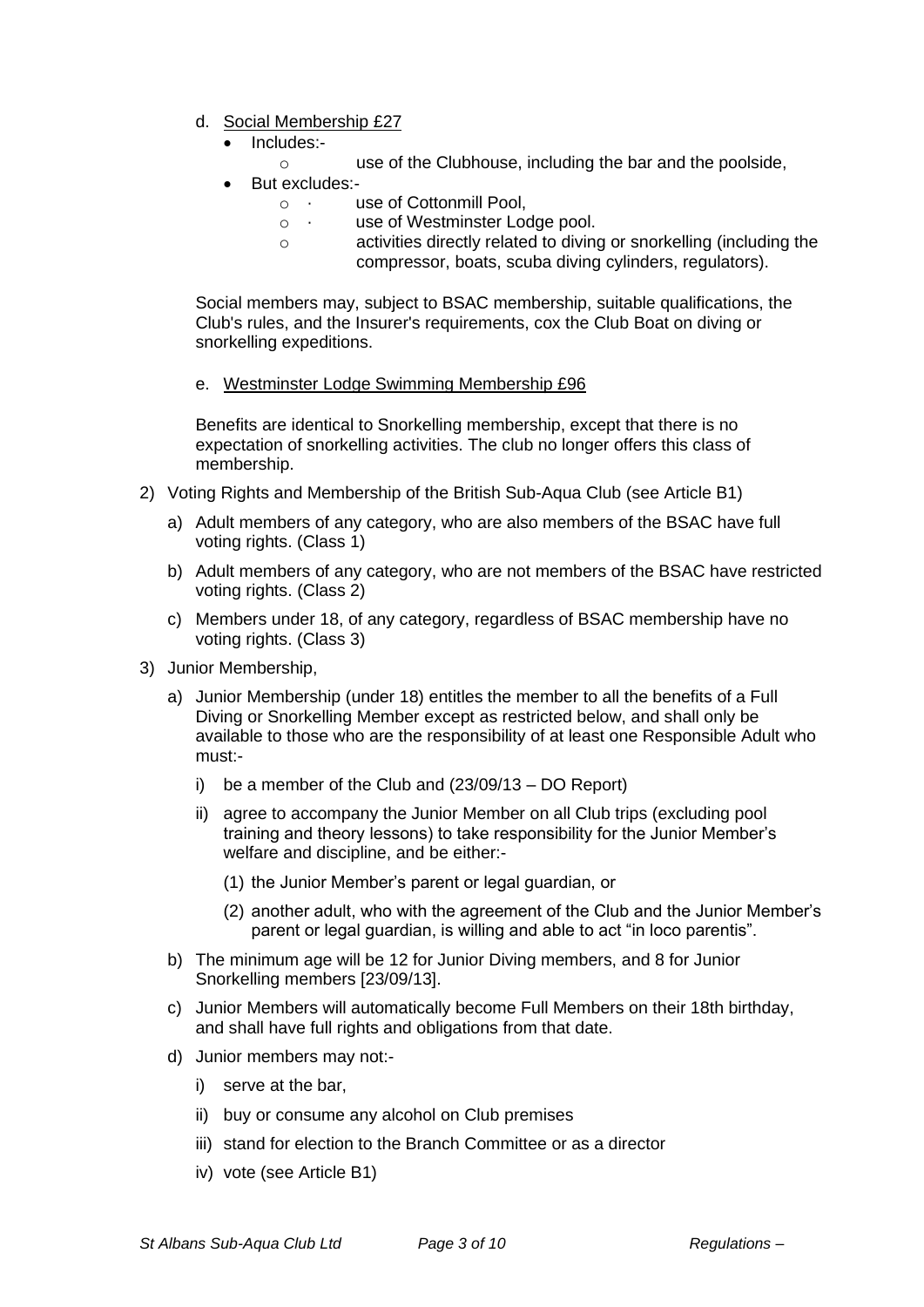- v) attend the Clubhouse, or use Cottonmill Pool unless accompanied by a Responsible Adult except by special permission of the directors. .
- 4) Membership of Parent Organisations:
	- a) All diving members must maintain BSAC membership, and all snorkelling members must maintain either BSAC or BOA membership. [22/07/19]
- 5) All memberships run for one year from 1st April new memberships at other dates are pro-rated
- 6) Trainees also pay the following costs when they join:
	- a) Course materials and administration £73 (March 09)
	- b) Kit hire Refer to clause E18
	- c) There are no other direct costs for training although trainees are expected to cover instructors' daily costs when visiting open water sites.
- 7) BSAC membership may require a medical self –certification.
- 8) The above costs do not include BSAC/BOA membership rates
- 9) Family Membership is available to parents and children who reside at the same address. Includes all children under age of 18 unless the children are snorkellers/divers in which case they pay the relevant amount for their own membership.
- 10) The Concessionary rate is available to:
	- a) those who are
		- i) State pension age [11/02/13] or over, or
		- ii) under 18, or
		- iii) under 23 and in full time education on 1st April of the membership year
	- b) others suffering hardship (at the discretion of the committee)
- 11) Payment by instalments shall generally not be allowed, except in cases of genuine hardship in which case the Membership Secretary is authorised by the Committee to collect the full amount in any reasonable way.
- 12) Guests
	- a) Guests may be invited up to three times a year, as well as to an unlimited number of ticketed events. They are entitled to use all facilities available to Social Members (see above) but must obtain permission from the Diving Officer, or the appropriate director, before using **any** additional facilities.
	- b) Each member may invite a maximum of three guests at a time. A family counts as one member.
	- c) Guests of Swimming Members may use the buildings (excluding pool) only. They are not permitted onto the poolside except by special permission of the committee (for example, organised BBQs). [25/9/18]
- 13) Non-member snorkellers using the Club's pool facilities at Westminster Lodge will be charged £4 per person per session. A list of all such persons must be supplied to the Club in advance. (10/1/11)
- 14) Definitions
	- a) Clubhouse The club's buildings on Cottonmill Lane, St Albans.
	- b) Cottonmill Pool The Club's own swimming pool at Cottonmill Lane, St Albans.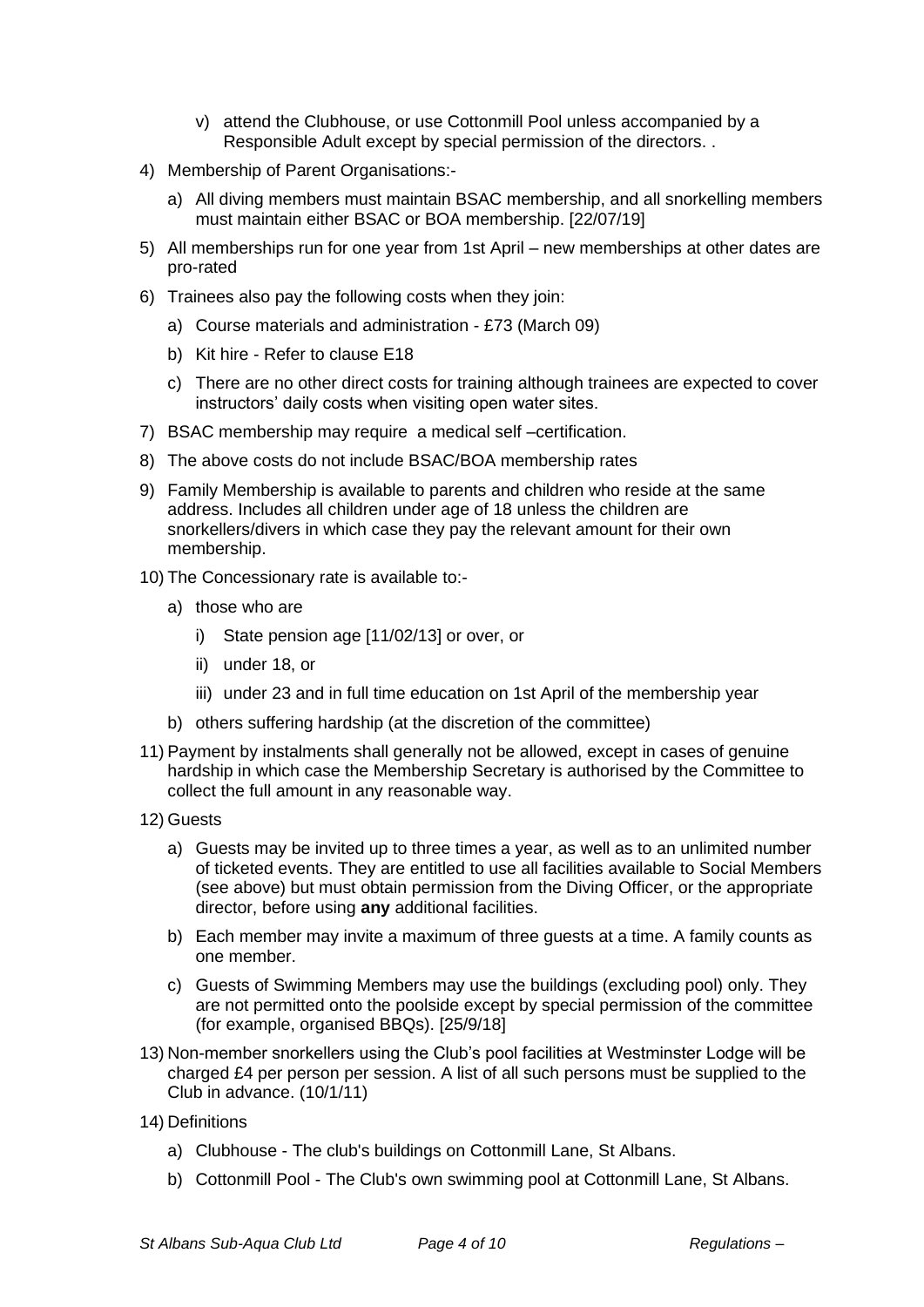- c) Westminster Lodge pool Use of the facilities at Westminster Lodge leisure centre for the periods that have been hired by the Club.
- 15) Waiting List
	- a) The Club may limit the number of members in any category, and may need to maintain a "waiting" list for applicants. The Club shall determine how this list is to be administered - whether by a queuing or lottery system - and may prioritise certain applicants at its sole discretion. [3/6/19]
	- b) Applicants applying for Swimming membership who are (or who are the spouse or child of) current *established* Diving or Snorkelling members, or who are applying for Winter Swimming Membership, would not normally be expected to join the waiting list (at the sole discretion of the club). [3/6/19]
- 16) In order to avoid applicants bypassing the waiting list, those joining as snorkelling (or diving?) members, must either have some qualification, or be in training. [Oct 2018]
- 17) No refund will be given to new members who drop out of training mid course, unless there are exceptional circumstances. The club is unable to refund external costs such as BSAC membership, training packs etc. [11/3/19]

## **C- Diving Activities**

- 1. When dive trips are advertised on the board, or by word-of-mouth to other members, it must be made clear if any member(s) of the trip is benefiting (eg a free or discounted place) or if costs are not being allocated equally.
- 2. Members must be aware that if they put their names onto a list for a dive and do not pay a deposit, they are only registering their interest in the trip. Until they pay a deposit, they have not reserved their place. (22/07/19)
- 3. The club will assist with the organisation of an interesting and progressive programme of diving and will provide support as detailed in Appendix Three. (9/11/09)
- 4. The official in charge of the (Westminster Lodge Pool) session, shall be the Diving Officer, or any other competent member appointed by the Diving Officer.
- 5. Free swimming during the Westminster Lodge pool session is only permitted during the first 20 minutes of the session and shall be in the designated roped off area of the pool only. Divers will keep to the near side during this period. Underwater Hockey shall not commence until after this 20 minute period. Masks or swimming goggles shall be worn by swimmers after the 20 minute period, and they shall not use the area roped off for underwater Hockey unless taking part. This rule will be applied or waived at the discretion of the Pool Marshal on the night.(26/01/12)
- 6. The Club Boat(s) may only be coxed by a Member who
	- a. holds the minimum qualification of BSAC Diver Cox'n, RYA Level 3 powerboat, or equivalent as approved by the Diving Officer., or
	- b. is under the instruction or supervision of such a Member, or
	- c. is a Competent Boat Handler (defined as a Member who has successfully completed the BSAC Boat Handling Course or equivalent) and who is coxing the boat ONLY for the duration of the qualified Diver Cox'n's dive.
- 7. The Club Boat(s) may be used by snorkelling members, but diving members have priority. (22/01/18)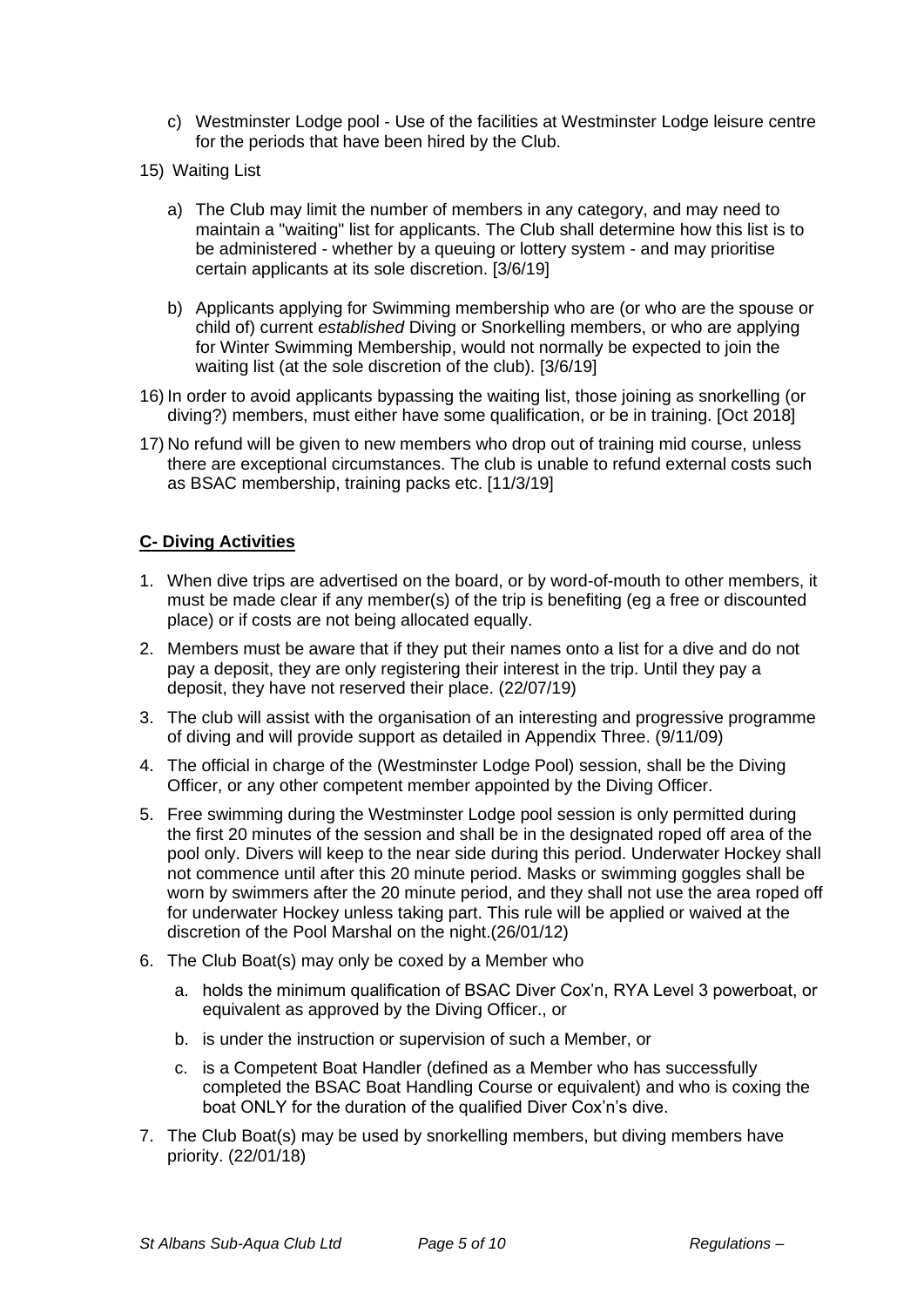# **D – Committee Matters**

1. Any MAJOR motion carried at a General Meeting (AGM or EGM) cannot be subsequently changed by the Committee, except where this is not possible due to safety or legal reasons - which must be notified to the general membership. [EGM 30/10/13]

# **E – Equipment**

- 1. Kit only for the use of FULL DIVING MEMBERS OF SASAC and not for friends / partners etc.
- 2. Kit is be returned clean / washed
- 3. Any faults arising during its use must be reported to the equipment officer as soon as possible so that effect repairs can be made
- 4. All kit on loan / hire from SASAC will be the responsibility of the person who signs for it. Any losses or damage apart from fair wear and tear will be charged to the person responsible for that kit.
- 5. A loan period will be from a Wednesday to a Wednesday and will be charged at currently £5 per piece of kit.
- 6. All kit must be returned before the start of the pool session time so it can be used for training, unless agreed in advance.
- 7. It is the responsibility of the person signing for the kit to ensure it's serviceability before leaving the club house.
- 8. SASAC committee reserve the right to ask a member NOT to fill any cylinder, even if it is in test if they believe it to be in a dangerous condition. The Committee decision on this will be final.
- 9. The Air cupboard is for the use by any FULL DIVING MEMBER of SASAC.
- 10. Training for this is freely available and a written set of instructions are posted on the inside if the air cupboard door.
- 11. The cylinders filled MUST be in current structural test in accordance with IDEST test regulations.
- 12. The air station is rated to 232bar, any SASAC member filling a cylinder with a lower working pressure then 232 bar MUST be in attendance at all times.
- 13. AIR/ NITROX can be filled to 300 bar but this is only available through the blending panel in the compressor room so must be done by a qualified nitrox blender and they must be in attendance at all times.
- 14. SASAC members must not fill cylinders for non-club members.
- 15. SASAC can supply air / nitrox fills to non members, but only by prior arrangement with Equipment officer as they will be charged for.
- 16. Access to the compressor room is strictly controlled. For safety reasons as the compressor will start with out warning.
- 17. Access to the Oxygen is only available to qualified Nitrox blenders that are registered with SASAC. We will accept any training agency Blending certificate, but any one NOT trained within the club will have to pass a competency test first.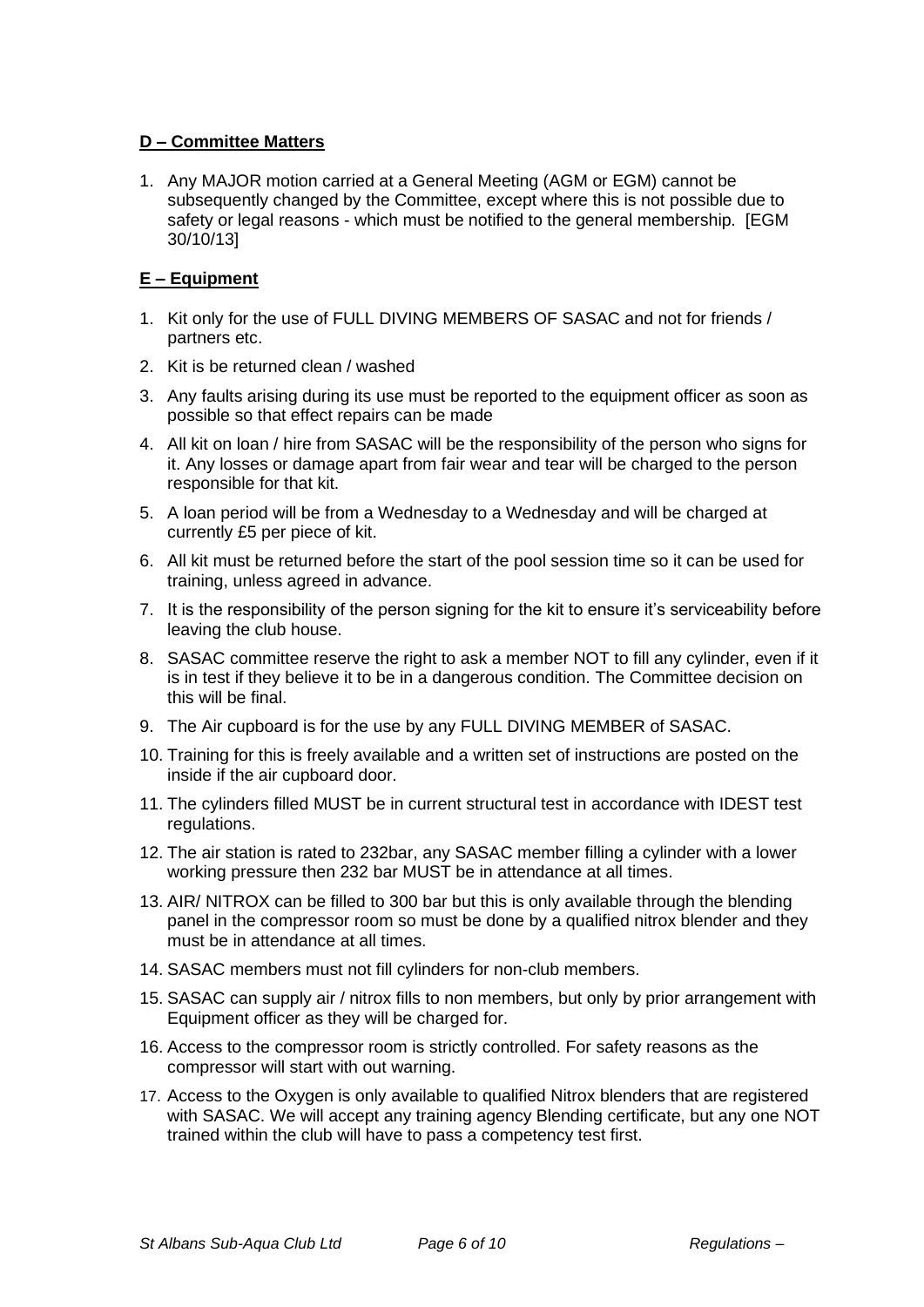## 18.Kit Hire Prices

| New members for the duration of their ocean diver training In the pool /<br>open water                        | FREE [22/07/19] |
|---------------------------------------------------------------------------------------------------------------|-----------------|
| Ocean Divers, from the time they qualify for one year. Kit must be signed<br>out and returned after each use. | £65 [22/07/19]  |
| Instructors training any grade of diver both pool and open water                                              | <b>FREE</b>     |
| Any committee member using club kit either pool or open water if<br>available                                 | <b>FREE</b>     |
| Anyone else either receiving training or pleasure diving open water                                           | £5 per item     |
| Club kit can be used by anyone who is suitable qualified on a<br>Wednesday evening as long as it is available | <b>FREE</b>     |

#### 19. Clause deleted

- 20. Open water club regulators have a maximum working depth of 20m. (2/8/10)
- 21. Members (or non-members) may advertise their own diving equipment for sale on the club noticeboard. (18/10/10) or on the club website. They may not bring equipment for sale to display at the club.

## **F- Social Activities**

1. Children's parties shall be limited to a maximum of ten children. [Sept 2018]

## **G – Premises**

- 1. Any member is entitled to free hire of the premises for any event, provided that
	- it is available
	- the event is open to all members, and has been advertised
	- the hiring member can arrange setting up, clearing away and bar staff
	- it is for members and their guests only
- 2. Club hire rates are (revised in SS Report 11/03/19):
	- Bar £50
	- Pool £80
	- **Lecture Room** £50

Rates are per session (morning, afternoon, evening) and may be varied at any time by the Committee.

Exceptional costs (for example extra rubbish collections, special cleaning etc) are not included in the above rates and will be charged separately. [29/10/12]

- 3. Rules regarding private hire etc.
	- Licensing laws must be adhered to. The bar must close and the premises vacated on time.
	- Refer to clause H2 below Only alcoholic drinks purchased at the bar may be consumed on the premises. (Licensing Act 2003 62(6))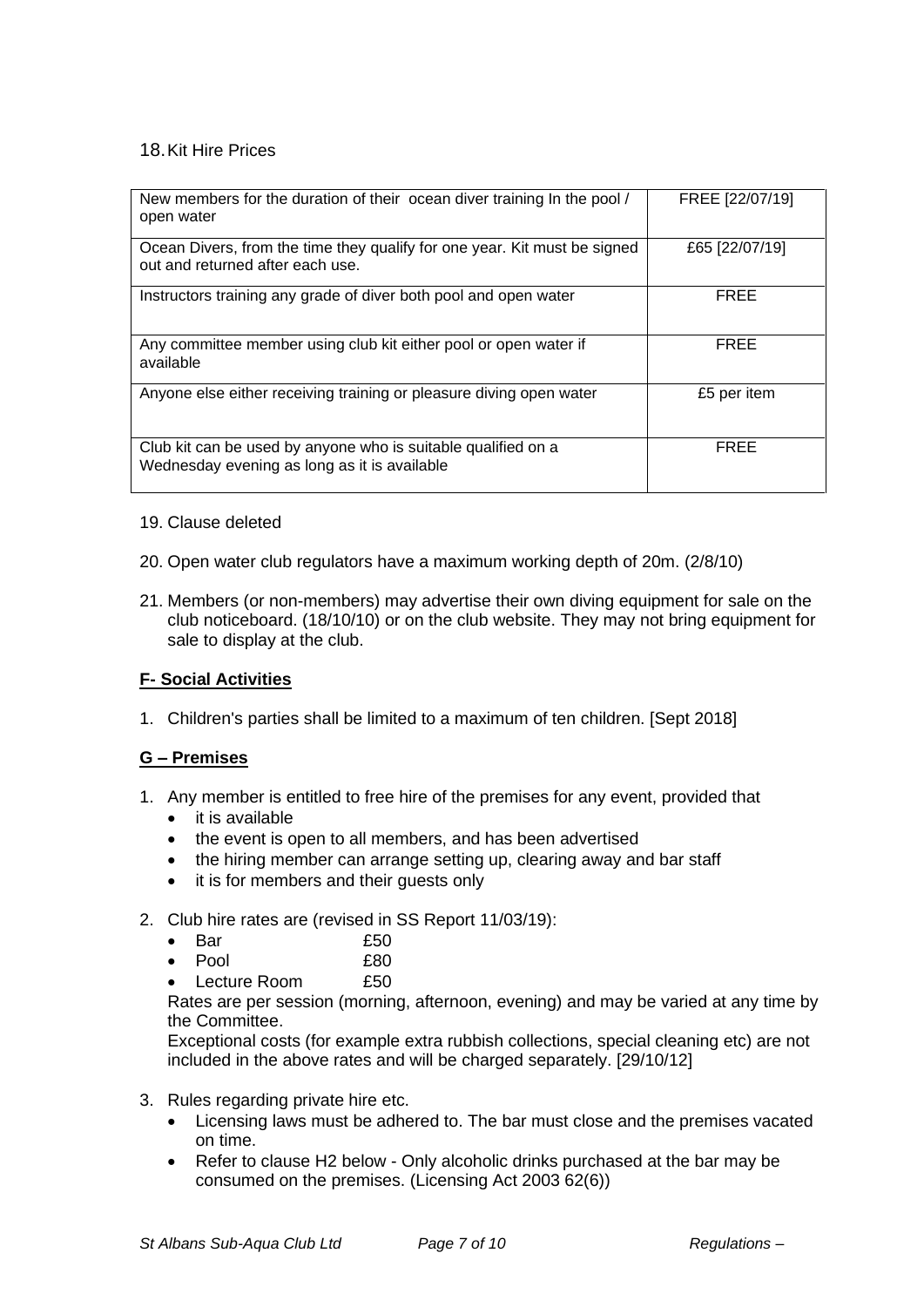- It is illegal to smoke inside the clubhouse. Smokers please use the car park at the front., not the poolside [15/07/13]
- The pool cannot be hired for private exclusive use at weekends or public holidays from 1 June to 30 September.
- Bar staff are all unpaid volunteers. The Club cannot therefore guarantee that they will be available. It is the responsibility of the hirer to ensure that bar staff and keyholders to open/close are available, and if no Members are available to run the bar, the bar cannot open
- Although it is illegal to give the bar staff "pecuniary benefits" (money), the hirer might like to consider thanking the bar staff by non-monetary means. (maybe free drinks or a small gift).
- Although members are requested not to access the premises during a private hire (e.g. to fill cylinders or pick up equipment), this cannot be guaranteed. [03/06/13]
- Read and understand section H of the *Articles*.
- 4. Any member is entitled to a set of keys to the premises. These keys shall be restricted to those necessary to enter the building and provide access to the poolside, unless prior approval of the committee has been given for access to the bar, bar store, compressor room, equipment storage room, or any other restricted area. Keys are charged out for a one-off fee of £25  $[15/07/13]$ , of which £10 is a deposit, refundable upon return of the full set of keys. This deposit shall be retained if the keys are not returned within one year of the member leaving the Club. These charges to be waived for members whose official positions required them to have keys. [23/09/13]
- 5. Deleted (03/04/17)
- 6. In the event of the intruder alarm being triggered while the premises are unoccupied, the system will automatically send a recorded message to a number of volunteer keyholders. The nature of their response will depend on the circumstances, but no keyholder may attend alone. The Alarm System Response Procedures are set out in APPENDIX TWO, which, for security reasons, is not for general release to members or the general public. It shall be restricted to members of the Committee, or any such person that the Committee shall authorise. (19/10/09)

## **H- Bar**

- 1. The Considerate Neighbour Policy, referred to in clause H8 of the *Articles*: requires the following actions to be taken no later than 11pm on all evenings that the Club is open:-
	- all external doors and windows to be closed.
	- external poolside lights to be turned off
	- all members and their guests to move inside from the poolside or the car park
	- music to be turned down to a level that will not cause disturbance
	- members and their quests must leave the premises quietly
- 2. Alcohol shall not be supplied to members on the premises otherwise than by or on behalf of the club.[Licensing Act 2003 s 62(6)]
- 3. It should be remembered that members of Clubs or Associations, who are attending an official event at the Club, are not full members, and are not permitted behind the bar.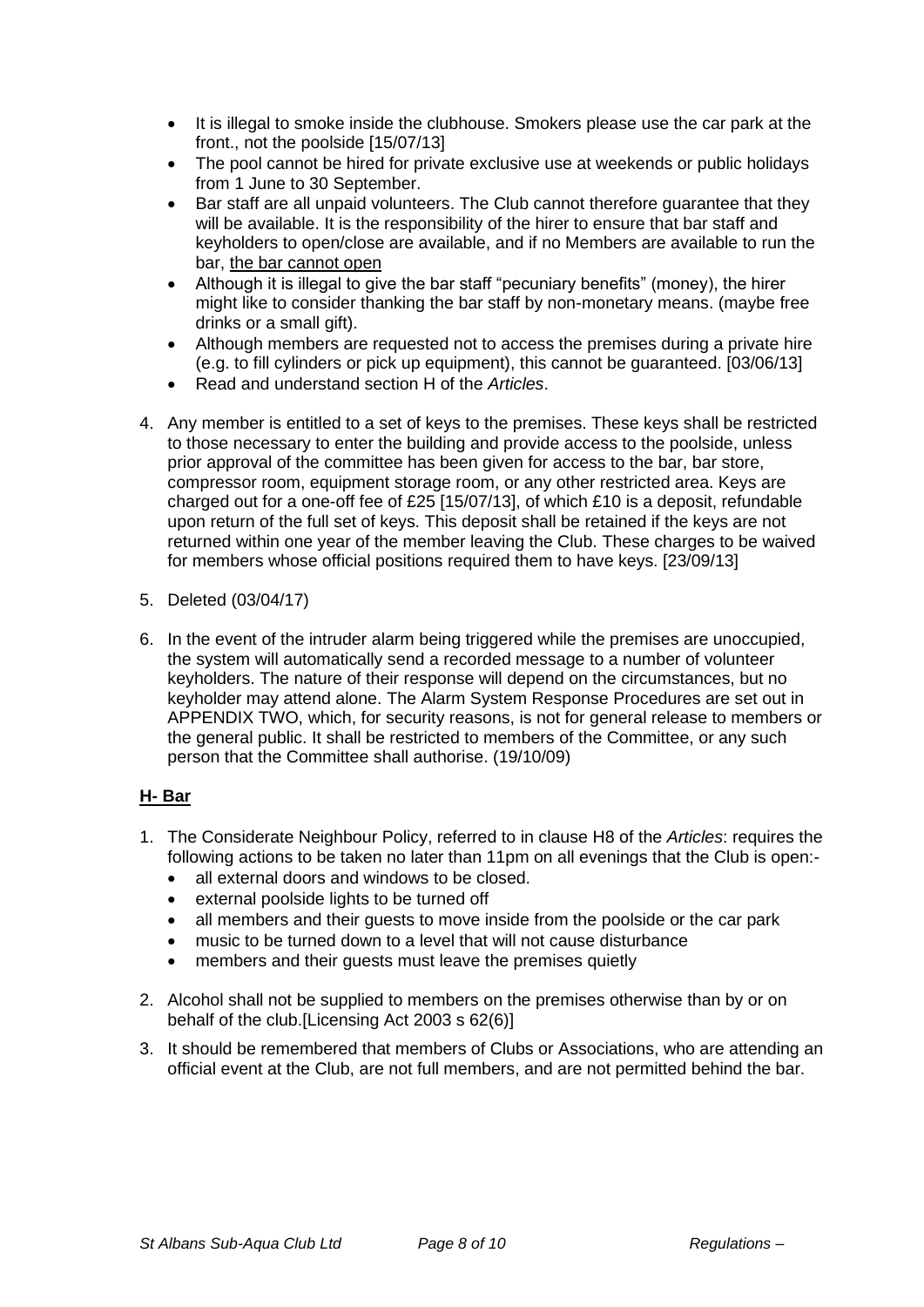## **I – Finances**

- 1. Members spending their own money on behalf of the Club should ask the Treasurer for reimbursement using the official expenses form (19/5/11) (See Appendix Five), which will be made promptly. Money must not be taken from the bar till to reimburse expenses.
- 2. For official club training dives only (dives that are open to all divers and logged and approved by the DO (7/4/11)), instructors may claim back from the Club the costs of entry fees to diving venues such as Stoney Cove. (18/10/10)

## **J- Risk Assessment**

- 1. See the separate Risk Assessment file. The latest Risk Assessment was approved by the Committee on 16/04/18.
- 2. All use of Cottonmill Swimming Pool shall be in accordance with the Pool Safety Operating Procedures (Separate Document).
- 3. Non-members (including dogs 04/08/14) are not permitted to use Cottonmill Swimming Pool without special Committee permission. (13/01/14). This restriction does not apply to guest instructors who are also BSAC members. (28/04/14). Private hire guests are only permitted to use Cottonmill Pool if a qualified lifeguard is present. (05/09/16)
- 4. Any electrical equipment used on the poolside must be plugged into sockets which are protected by a LCD device. (02/11/15)
- 5. There is an accident book kept on the premises, which must be used to keep a full and proper record of any accident or incident which may occur at the clubhouse and (Cottonmill) pool. (26/06/17)
- 6. The use of snorkels by children of Swimming Members is not permitted. (26/06/17)
- 7. All members who are entitled to use Cottonmill Pool must attend the compulsory Safety Briefings. (3/6/19)

## **K – Welfare Policy**

1. The Club's Privacy Policy is shown at Appendix Four. (18/10/10)

#### **L – Changes to these Regulations**

- 1. These Regulations may be amended by the Committee at any properly constituted Committee Meeting, or by any other means that are in accordance with the *Articles of Association*
- 2. These are low level regulations, and must not contain anything relating to:
	- a. The Club's incorporation as a Limited Company
	- b. The Club's relationship with the British Sub-Aqua Club
	- c. The supply of alcoholic beverages, or any other matter relating to the Club's licensing under the Licensing Act 2003.
	- d. Any other matter which would create an obligation to notify, or send a copy of these Regulations to, any external body.